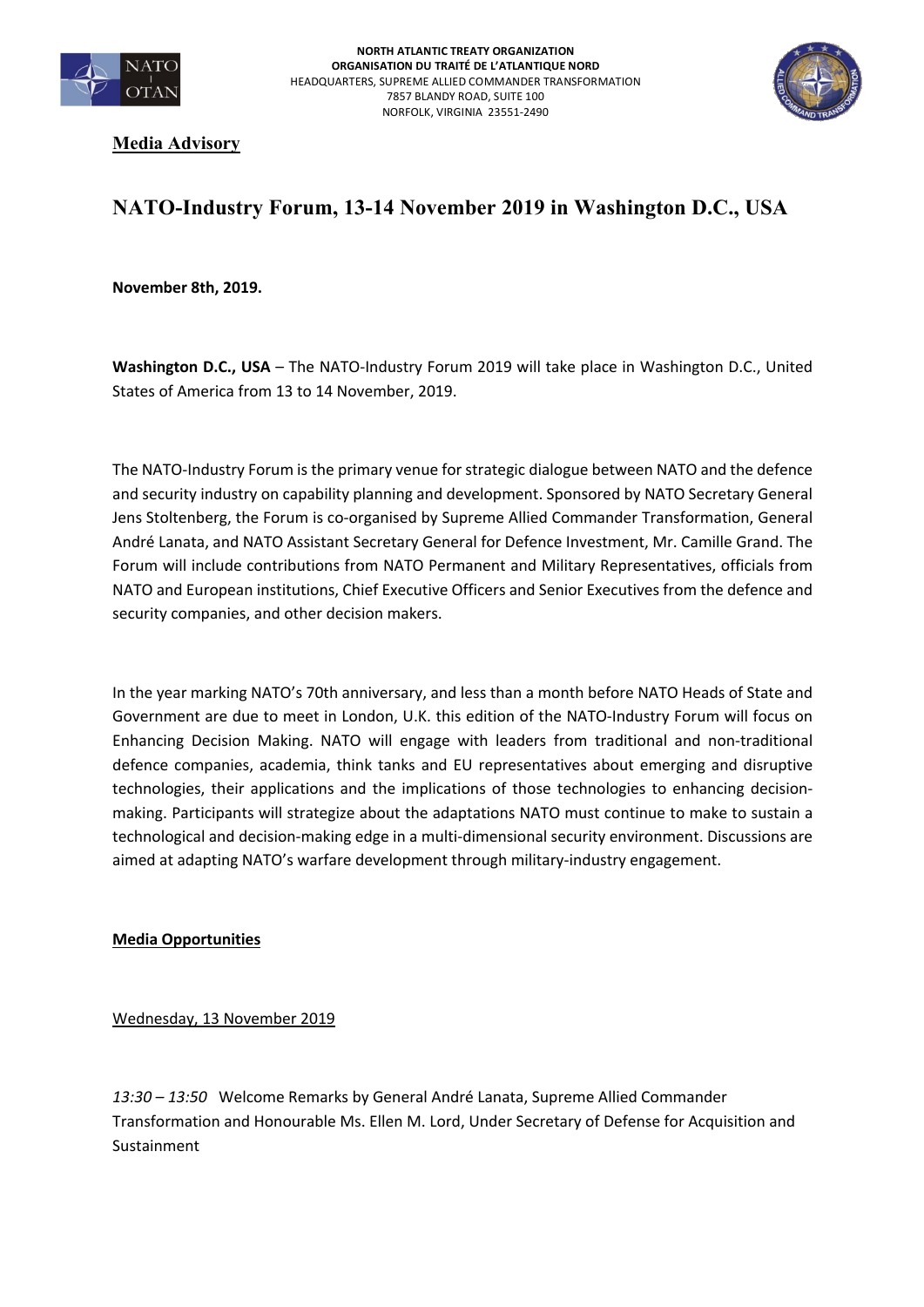

**NORTH ATLANTIC TREATY ORGANIZATION ORGANISATION DU TRAITÉ DE L'ATLANTIQUE NORD** HEADQUARTERS, SUPREME ALLIED COMMANDER TRANSFORMATION 7857 BLANDY ROAD, SUITE 100 NORFOLK, VIRGINIA 23551-2490



*15:15 – 15:45* Opportunities for one-on-one interviews with General André Lanata, Supreme Allied Commander Transformation, and with General Paolo Ruggiero, Deputy Supreme Allied Commander Transformation.

Thursday – 14 November 2019

*09:00 – 09:20* Keynote address H.E. Mr. Jens Stoltenberg, NATO Secretary General.

*09:20 – 09:40* Keynote address H.E. Mr. David Norquist, U.S. Deputy Secretary of Defense.

*09:40 – 10:00* Keynote address General André Lanata, Supreme Allied Commander Transformation.

*11:40 – 12:00* Press conference featuring General André Lanata, Supreme Allied Commander Transformation and Mr. Camille Grand, Assistant Secretary General for Defence Investment and Honourable Ms. Ellen M. Lord, Under Secretary of Defense for Acquisition and Sustainment

-30-

## **NOTE EDITORS:**

**All interested media must register** online**. Registration closes on 11 November, 2019 at 5pm.** 

Media are expected to arrive on location:

- On 13 November 2019 no later than 13:15.
- On 14 November 2019 no later than 08:45.

## **If you have any questions, please contact:**

Lieutenant Commander Paul Kempley (UK Navy)

Allied Command Transformation Public Affairs Office

E-Mail: paul.kempley@act.nato.int

Phone: +1-757-747-3403

For more information on NATO Industry Forum visit: https://www.act.nato.int/industryforum